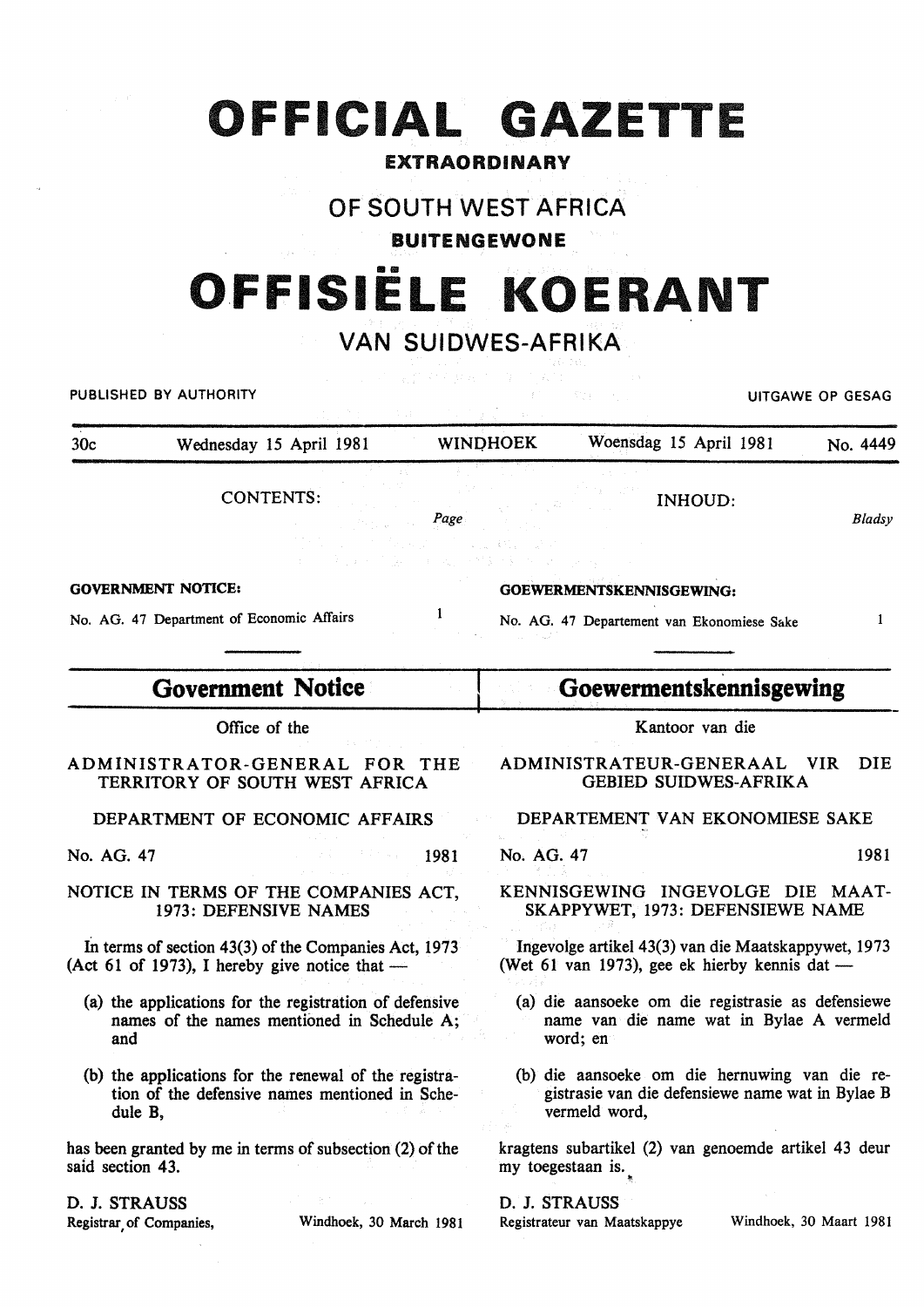#### BYLAE/SCHEDULE A

### REGISTRASIE VAN DEFENSIEWE NAME/REGISTRATION OF DEFENSIVE NAMES

Nommer, naam en adres van maatskappy en datum van registrasie/Number, name and address of company and date of registration.

- D/191/80 AIRWORK: Macrobert, De Villiers & Hitge Inc., P.O. Box 276, Pretoria. 18-12-80.
- D/192/80- ATLANTIS DIESEL POWER:·P.O. Box 5052, Windhoek, 9000. 18-12-80. )
- D/001/81 CARGO CARRIERS: P.O. Box 201, Isando. 07-01-81.
- D/013/81 JAN MARAIS PROPERTIES: M. Pupkewitz & Sons, P.O. Box 140, Windhoek, 9000. 14-01-81.

D/014/81 - BROOK STREET BUREAU: Lorentz & Bone, P.O. Box 85, Windhoek, 9000. 22-01-81.

- D/028/81 TRUST BANK: Die Trust Bank van Afrika Beperk, Posbus 223, Windhoek, 9000. 12-02-81.
- D/037/81 NAMIBIAN CHAMBER OF COM-MERCE & INDUSTRY: Lorentz & Bone, P.O. Box 85, Windhoek, 9000, 05-03-81.

#### SCHEDULE/BYLAE B

RENEWAL OF REGISTRATION OF DEFENSIVE NAMES/HERNUWING VAN REGISTRASIE VAN DEFENSIEWE NAME

Number, name and address of company and date of registration/Nommer, naam en adres van maatskappy en datum van registrasie.

D/189/80 - CORPORATION OF SECRETARIES: P.O. Box 1917, Johannesburg, 2000. 17-12-80.

D/190/80 - INCORPORATED INSTITUTE OF SECRETARIES: P.O. Box 1717, Johannesburg, 2000. 17-12~80.

D/193/80 - GAME WORLD: Lorentz & Bone, P.O. Box 85, Windhoek, 9000 31-12-80.

- D/002/81 PAGES STORES: Lorentz & Bone, P.O. Box 85, Windhoek, 9000. 08-01-81.
- D/003/81 MARKHAMS OUTFITTERS: Lorentz & Bone, P.O. Box 85, Windhoek, 9000. ;08-01-81.
- D/004/81 LEWIS FOSHINI INVESTMENTS: Lorentz & Bone, P.O. Box 85, Windhoek, 9000. 08- 01-81.
- $D/005/81$  LEFIC: Lorentz & Bone, P.O. Box 85, Windhoek, 9000. 08-01-81.
- D/006/81 FOSHINI: Lorentz & Bone, P.O. Box 85, Windhoek, 9000. 08-01-81.
- D/007/81 AMERICAN SWISS WATCH COM-PANY: Lorentz & Bone, P.O. Box 85, Windhoek, 9000. 08-01-81.
- D/008/81 EET-SUM-MOR: Lorentz & Bone, P.O. Box 85, Windhoek, 9000. 08-01-81.

医神经中枢 计内容数 医同时

 $\omega = m_{\rm{B}} \sim \frac{1}{2}$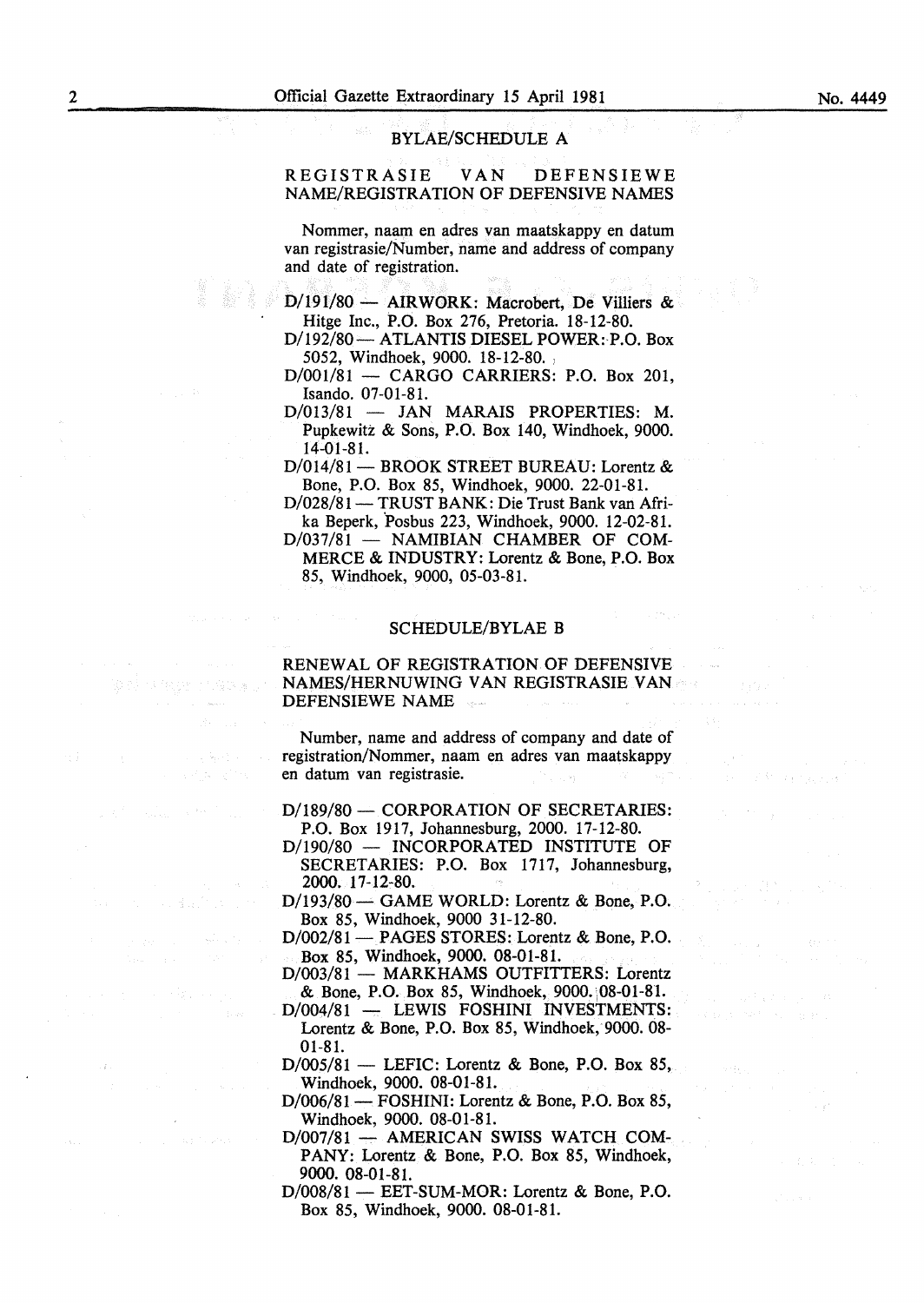$D/009/81$  — FINO: Lorentz & Bone, P.O. Box 85, Windhoek, 9000. 08-01-81.

 $D/010/81$  - PRO-VITA: Lorentz & Bone, P.O. Box 85, Windhoek, 9000. 08-01-81.

 $D/011/81$  - TANNER: Lorentz & Bone. P.O. Box 85, Windhoek, 9000. 08-01-81.

 $D/012/81$  - TENNIS: Lorentz & Bone, P.O. Box 85, Windhoek, 9000. 08-01-81.

 $D/015/81$  - BAKERS: Lorentz & Bone, P.O. Box 85, Windhoek, 9000. 22-01-81.

 $D/016/81$  -- SELECTED PRODUCTS: Lorentz & Bone, P.O. Box 85, Windhoek, 9000. 22-01-81.

D/017/81 - BAUMANN'S BISCUITS: Lorentz & Bone, P.O. Box 85, Windhoek, 9000 22-01-81.

D/018/81 - SUPERWEAVE: Lorentz & Bone, P.O. Box 85, Windhoek, 9000. 22-01-81.

D/019/81 - HECTOR POWE: Lorentz & Bone, P.O. Box 85, Windhoek, 9000. 22-01-81.

D/020/81 — BOXER: Lorentz & Bone. P.O. Box 85, Windhoek, 9000. 22-01-81.

 $D/021/81$  - DINGLER: Lorentz & Bone, P.O. Box 85, Windhoek, 9000. 22-01-81.

D/022/81 — MARKS AND SPENCER: Lorentz & Bone. P.O. Box 85, Windhoek, 9000. 22-01-81.

D/023/81 - WOOLWORTHS: Lorentz & Bone, P.O. Box 85, Windhoek, 9000. 22-01-81.

D/024/81 - NUEXCO/AFRICA: Lorentz & Bone, P.O. Box 85, Windhoek, 9000. 23-01-81.

 $D/025/81$  – NUEXCO: Lorentz & Bone, P.O. Box 85, Windhoek, 9000. 23-01-81.

 $D/026/81$  - RTZ ORE SORTERS: Lorentz & Bone, P.O. Box 85, Windhoek, 9000. 03-02-81.

D/027/81 - GOODYEAR TYRE & RUBBER CO. (S.A.) (PTY) LTD: Lorentz & Bone, P.O. Box 85, Windhoek, 9000 06-02-81.

D/029/81 - ARDMORE & BEECHWOOD: Lorentz & Bone, P.O. Box 85, Windhoek, 9000. 13-02-81.

 $D/030/81$  — MFP: Lorentz & Bone, P.O. Box 85, Windhoek, 9000. 13-02-81.

D/031/81 - MUSIC FOR PLEASURE: Lorentz & Bone, P.O. Box 85, Windhoek, 9000. 13-02-81.

 $D/032/81 - E$  & W: Ernst & Whinney, P.O. Box 21459, Windhoek, 9000. 20-02-81.

D/033/81 - ERNST & WHINNEY: Ernst & Shinney, P.O. Box 21459, Windhoek, 9000. 20-02-81.

D/034/81 - ENTERPRISE BISCUITS: Lorentz & Bone, P.O. Box 85, Windhoek, 9000. 26-02-81.

D/035/81 - ABERDARE CABLES AFRICA: c/o Adams & Adams, P.O. Box 1014, Pretoria, 0001. 27-02-81.

D/036/81 - AYCLIFFE CABLES: c/o Adams & Adams, P.O. Box 1014, Pretoria, 0001. 27-02-81.

D/038/81 - CLICKS STORES (SOUTH WEST AFRICA): Lorentz & Bone, P.O. Box 85, Windhoek, 9000. 05-03-81.

D/039/81 - THE SOUTH AFRICAN BREWE-RIES: H.J. van Biljon & Co. P.O. Box 3516, Windhoek, 9000. 11-03-81.

D/040/81 - SAB: H.J. van Biljon & Co. P.O. Box 3516, Windhoek, 9000, 11-03-81.